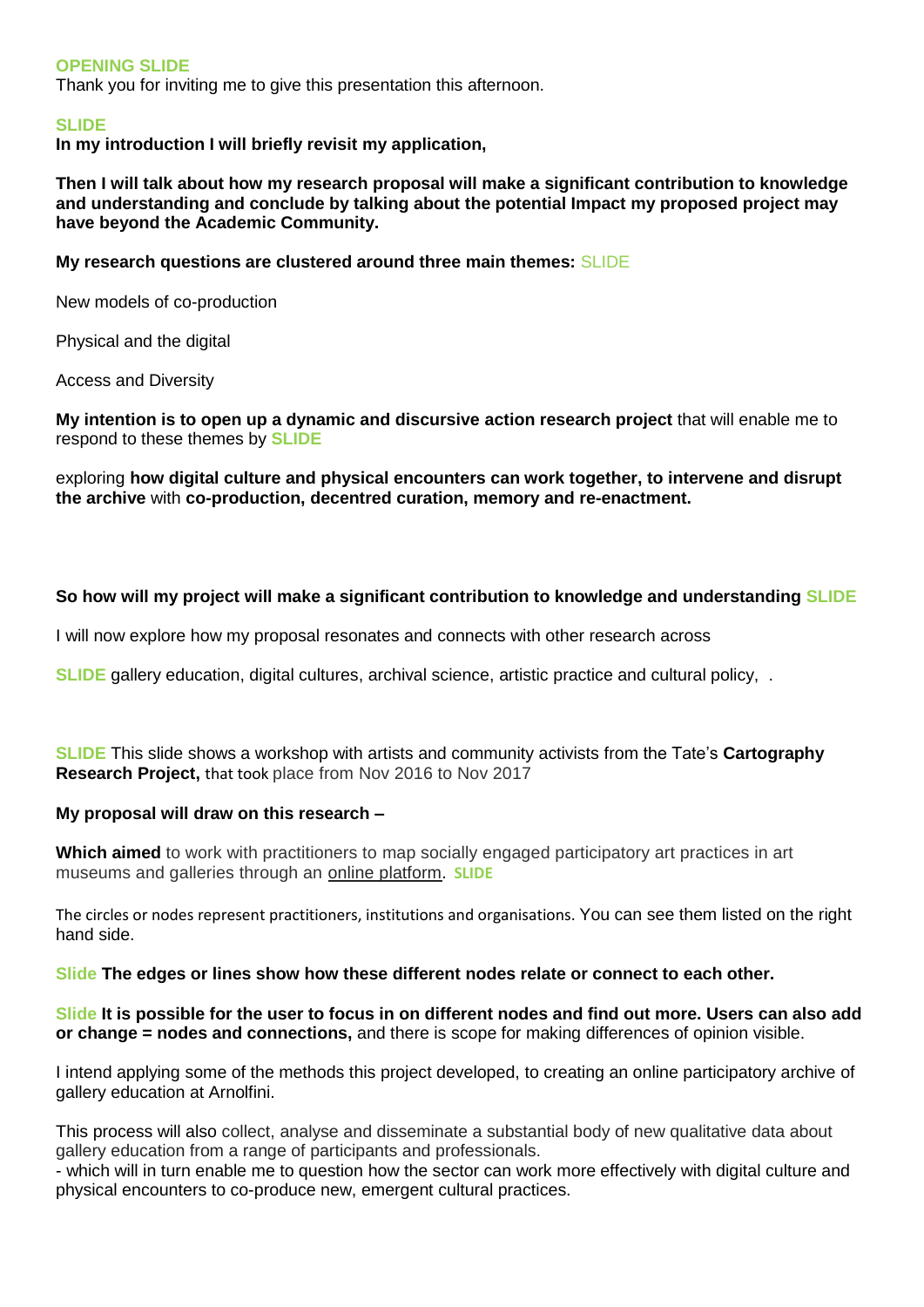## **Participatory Media**

My proposal will contribute new insights into the rapidly developing field of participatory media and participatory archives.

*SLIDE The Archives Journal, has been a useful source of research for me, particularly around participatory media and radical archives. This online journal was founded by Louisiana State University and focuses on the use and theory of archives and special collections.* 

SLIDE I am looking forward to collaborating with the University of the West of England's Digital Cultures Research Centre to discover new ways of working with online platforms that encourage and animate collaboration, co curation and self organisation, alongside data analysis.

## **Rethinking the Archives & Performing the Archives**

SLIDE Over the last 10 to 12 years Arnolfini has been involved in a range of research projects around archives that I would develop further as part of my proposal:,

In 2008/9 Arnolfini presented *Rethinking The Archives,* a series of four workshops involving a range of invited practitioners working in the field. This slide shows the projects website.

*Performing the Archive: the future of the past* was a 3 year research project that took place in 2006 to 2008. and worked with the live art archives belonging to the University of Bristol Theatre Collection and Arnolfini.

I am aware there may be potential cross overs between this work and the other studentship with Plymouth University and the Theatre Royal.

SLIDE My proposal is also concerned with wider discourse around re-enactment in contemporary art, including Jeremy Deller, and the *Pil and Galia Kollectiv*. There is a wealth of current research investigating re-enactment in terms of heritage, materiality, collective and cultural memory, liveness, space and place. I am also aware of how my research connects to discourse around oral history.

SLIDE In this PhD I am test the effects of re-enacting selected learning experiences - and align or archive this material within the framework of an online participatory archive.

I am curious about how working with locative media could enable the archive, oral histories and reenactments to ripple out across the city,

## **Cultural Policy**

SLIDE This research project will map or make visible how cultural policy has directly impacted on and intertwined with cultural learning and arts practice at Arnolfini – over time, which is highly pertinent to the current *[Inquiry](http://civicroleartsinquiry.gulbenkian.org.uk/wp-content/uploads/2017/07/Civic-Role-of-Arts-Phase-1-REPORT-SINGLE-PAGES-5-7-17.pdf) [into the Civic Role of Arts](http://civicroleartsinquiry.gulbenkian.org.uk/wp-content/uploads/2017/07/Civic-Role-of-Arts-Phase-1-REPORT-SINGLE-PAGES-5-7-17.pdf) Organisations* (2017) and Arnolfini's New Rules agenda.

The outcomes of this PhD will support Arnolfini and the wider cultural learning sector in articulating where it's civic role has been embedded in it's programmes historically which will in turn inform it's future. In addition, the research will enable Arnolfini to contribute to policy change, to ensure the ecologies around cultural learning, participatory practice and co-production are properly funded and critically understood.

## **SLIDE Now to the potential impact my proposed project may have beyond the Academic Community.**

As I reiterated in my introduction I am proposing an action research project. Janet McNiff, in her book *You and Your Action Research,* describes how action research projects by their very nature are participatory and structured around collaboration with others. The public will be at the very heart of what I do in this PhD, and the new theories of practice and knowledge we generate together.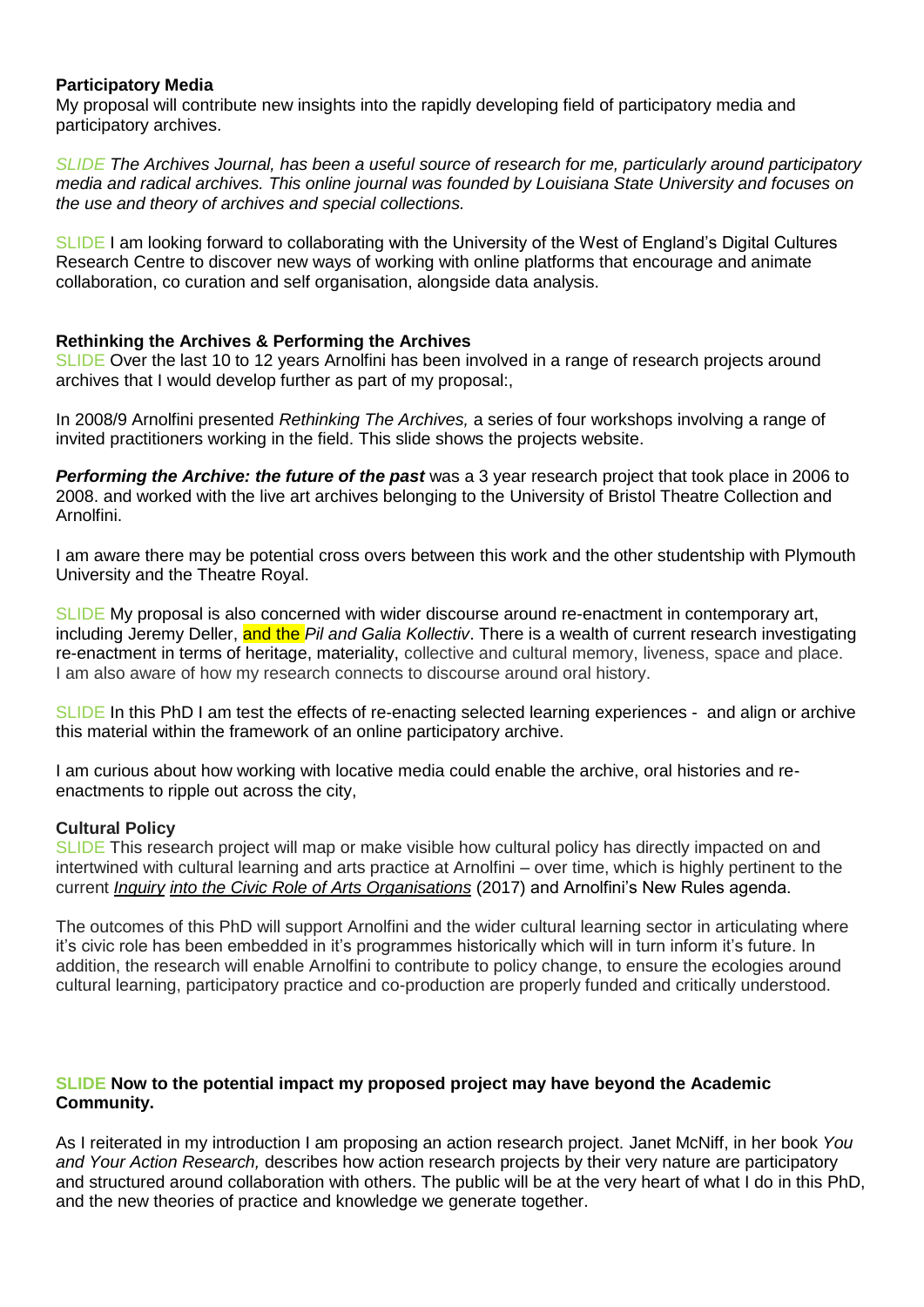## SLIDE

I propose collaborating with the public through facilitating public workshops around digital technology and the archive itself, alongside co-producing new events or acts of gallery education – which we will subsequently curate – back into an online participatory archive.

I have put together a draft timeline that gives a little more clarity about how I would structure this process and I can share this with you when I have finished my presentation.

In my application I touched on my intention to disrupt the *'institutional memory*<sup>\*</sup> of gallery education archives, by enabling a range of other voices to permeate & augment the contents. I would like to expand on who these other voices or publics could be and why it is important and relevant to collaborate with them.

From its inception in 1961 Arnolfini, has sought to engage people with art and artists. This has involved working with academic communities, but also individuals, networks, places and situations beyond the walls of the institution. From my own experience, I anticipate the motivations of education staff from Arnolfini and partnership organisations might include an inter-woven web of personal interest and commitment to:

education and diversity, what funding was available. the influence of cultural policy and relevance of the artistic programme at any given moment.

So too the public's motivations for taking part in cultural experiences are as varied and complex.

It is these relations that I hope to make visible.

## SLIDE CHANGE

Sara Torres Vega, currently works at MoMA New York as a Museum Education Archival Researcher.

She made the point in a paper she wrote for Tate in 2015, that it is often the people who engaged in learning and education experiences in the museum that are the least likely to be involved in authoring the history of those experiences.

My intention is to directly address Vega's concerns - by actively building a new network or community for my research, consisting of people who have engaged with learning at Arnolfini at different points in the organisation's history. This will include a diverse range of people from across the city and beyond – and could also include schools and community organisations – and participants from Arnolfini's HLF funded *Enjoy Yourself* project with young people that will explore the organisation's social history.

I anticipate that at points this research will encounter tricky, political histories and stir uneasy memories. Earlier this week I was reading Sophie Hope's reflections on the launch of the publication [Culture, Democracy](https://www.bloomsbury.com/uk/culture-democracy-and-the-right-to-make-art-9781474258388/)  [and the Right to Make Art](https://www.bloomsbury.com/uk/culture-democracy-and-the-right-to-make-art-9781474258388/) . She said

*A lot of what I heard was a very positive-spin on community engagement and impact, but what about negative impact? What about forms of cultural action which don't fit comfortably with morally, socially correct forms of participation? What about the embarrassing encounters, the awkward bits?.... how do we also acknowledge the power structures, battles and structural inequalities… Where are the feminist, queer, decolonial, embedded approaches to research and practice?*

SLIDE Rather than shy away from these debates I want to embrace disagreements and ruptures in the history of Arnolfini's socially engaged practices– which in turn presents a direct challenge as to how the institution moderates public debate around cultural power and it's civic role.

Ultimately my PhD proposal addresses how the cultural sector can work with digital culture to create different kinds of spaces for other voices, perspectives and viewpoints.